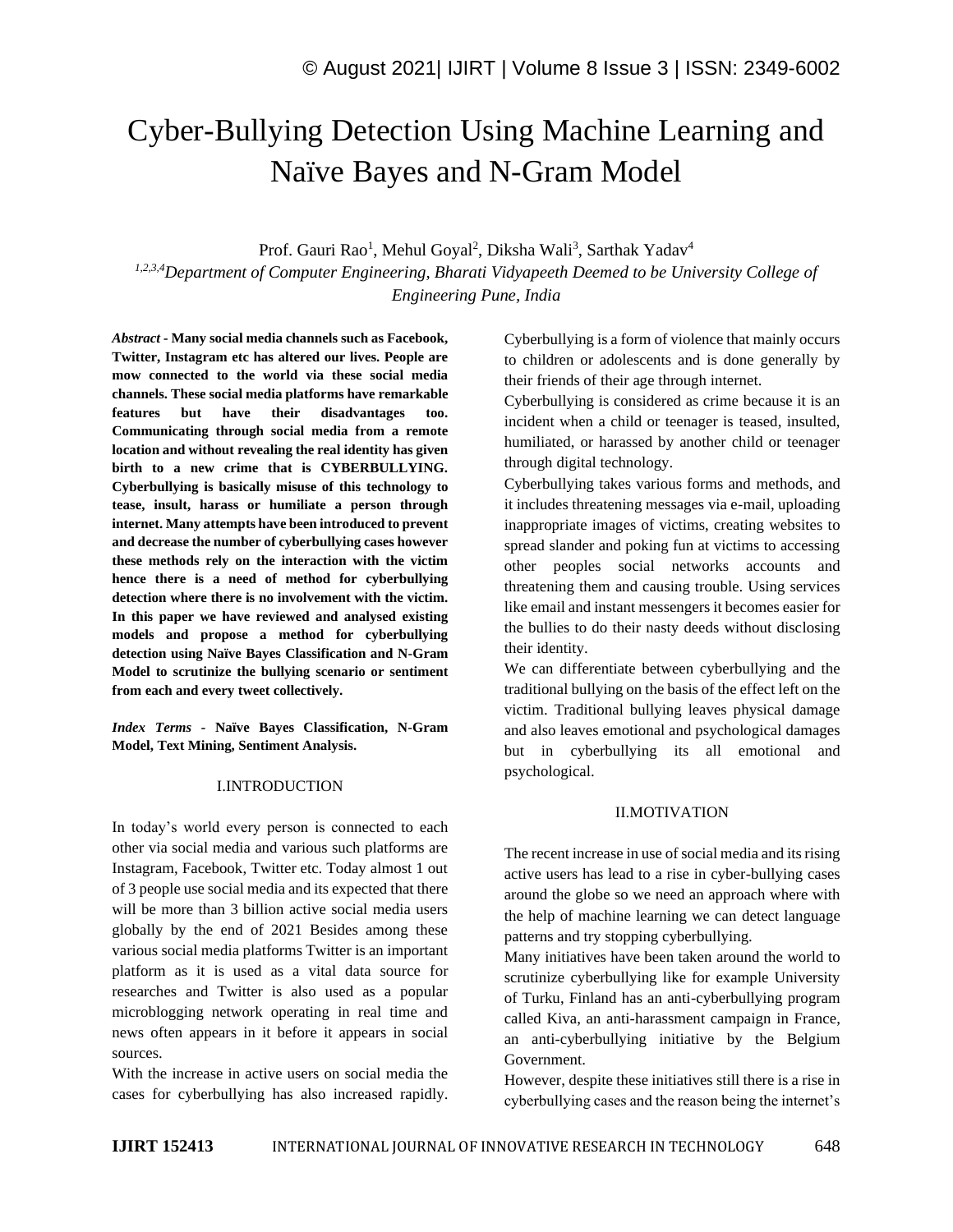content is very vast and it is quite difficult to control and analyse that data to filter out and detect cyberbullies.

Advancement in techniques from domains like machine learning, statistics and text recognition have made it possible to design an approach for intervention and stop cyber-bullying.

## III LITERATURE SURVEY

As mentioned before there are many approaches suggested before in order to stop and control the cyberbullying cases. In this section we present a detailed description of such models presented in various research done before.

In [2017] Hatoon AlSagri and Mourad Ykhlef proposed a binary classification method which it identifies whether a person is depressed or not and it is done on the basis of his/her twitter tweets and twitter profile activity. Different Machine learning algorithms are used and various datasets are being used

In [2021] Reem Bayari and Ameur Bensefia conducted an in-depth analysis where 16 studies on automatic cyberbullying detection methods based on text language were explored. They also undertook various parameters in their study like features, language, dataset size and dataset source of the latest research in this field

In [2020] Amgad Muneer and Suliman Mohammed Fati proposed a cyberbullying detection model in which several classifiers based on TF-IDF and Word2Vec feature extraction are used and various text classification methods based on Machine learning were used and global twitter dataset was used for experimentation.

In [2017] Noviantho Sani Muhamad lsa and Livia Ashianti proposed optimal SVM kernel in classifying cyberbullying with an average accuracy of 97.11% as the data used here are non-linear separable hence the optimal function for separating the sample into different classes is SVM with Poly kernel.

In [2019] Amisha Akhter, Uzzal K. Acharjee and Md. Masbaul Alam Polash conducted a work for detection and classification of cyberbullying from comments in Facebook posts and bullies are classified into three categories – Shaming, Harassment and Racism. A Multinomial Naïve Bayes classifier classifies bully comments here.

In [2020] Shailvi Sharma and Dharmveer Singh conducted a research which showed a pattern of sentences that have the greatest potential in cyberbullying that is "Subject + Word Bully" and within the context it has the greatest potential used to carry the cyberbullying activities and there is a very marginal difference while using Naïve Bayes classification with various Gram Models comprising of Uni, Bi and N models.

In [2019] John Hani, Mohamed Nashaat, Mostafa Ahmed, Zeyad Emad, Eslam Amer and Ammar Mohammed proposed an approach to detect cyberbullying using machine learning techniques and used two classifiers SVM and Neural Network and used TFIDF and sentiment analysis algorithms and the classifications were evaluated using different N-Gram Models and achieved 92.8% accuracy using Neural Network with Tri-Gram and 90.3% accuracy using SVM with 4-Grams while using TFIDF and sentiment analysis together.

## IV APPROACH

In the proposed model we have 3 major stages:

- 1. In this technique first we collect the raw data. The log data tweet from the twitter is taken and stored in comma separated value
- 2. In the second stage we perform pre-processing and cleaning of the data to make data structured and easy to analyse
- 3. The last stage is the classification of the preprocessed data using Naïve Bayes Classification integrated with Uni-Gram, Bi-Gram Tri-Gram and N-Gram



Fig.1 Stages of the Proposed Method

# N GRAM

The N-Gram was initially designed by Russian Mathematicians in the early 20th century where items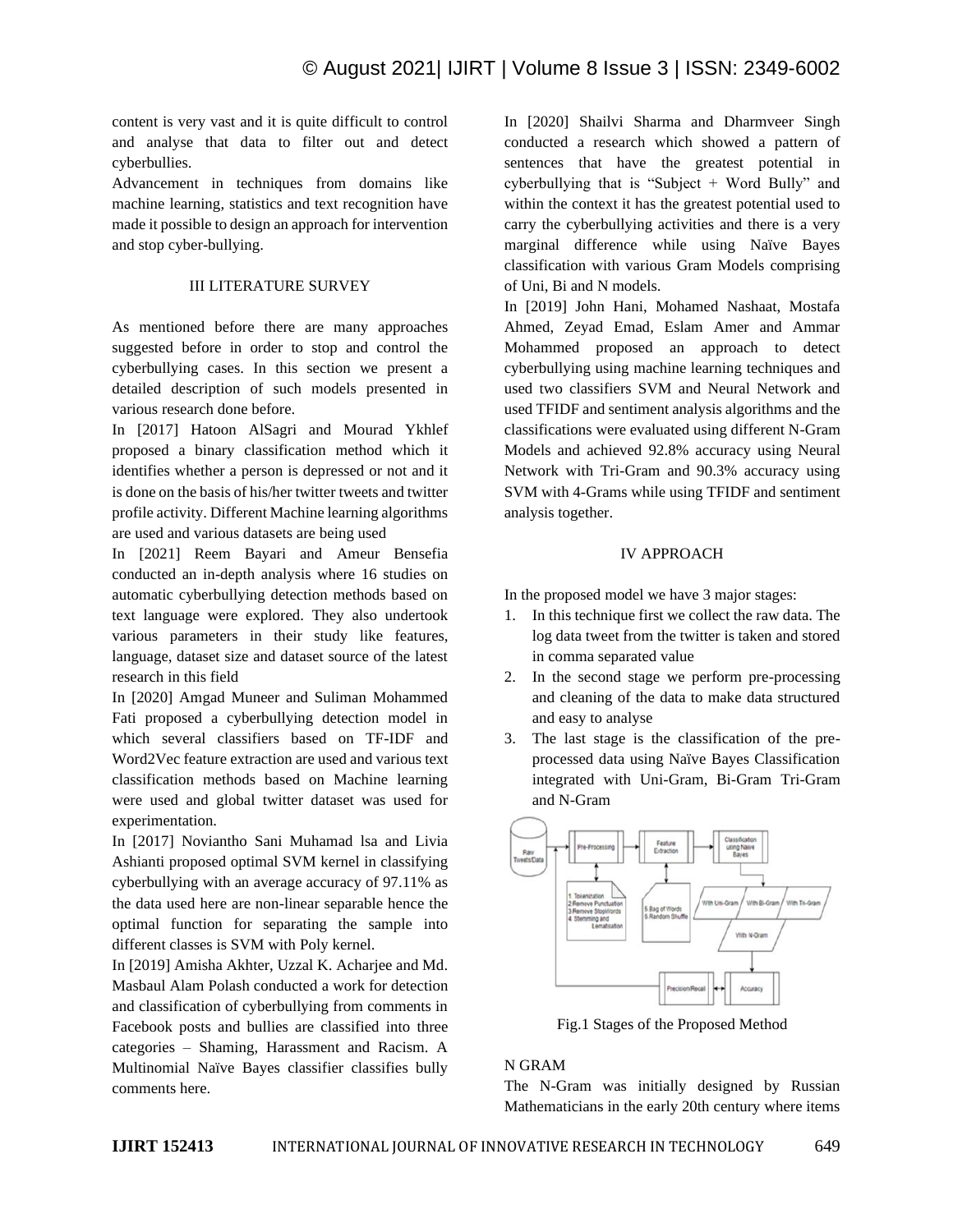can be either script/characters or words or others according to the appliance and then one of the word based n-gram models is used in predicting the next word in a certain word order. In other words the ngram is just a container of words with each having length n.

- 1. An n-gram with size 1 is called Uni-Gram
- 2. An n-gram with size 2 is called Bi-Gram
- 3. An n-gram with size 3 is called Tri-Gram And so on.

For Character generation the N-gram consists of substrings along the n characters of a string or in other words the N-Gram is a slice of the number of n characters from the string. It is used to take n-character pieces of a number of words that are continuously read from the source text to the end of the document.





#### NAÏVE BAYES CLASSIFIER

It is an algorithm which is used to find the highest probability value to classify the data in a appropriate category.

Here our data or test data is the tweets documents and there are two stages of classification in this document

- 1. Stage 1 is the training on the documents with the known categories
- 2. Stage 2 is the classification of the document whose category is unknown



Fig.3 Naïve Bayes Classification Process

# **ACCURACY**

At the end we try calculating the accuracy of our model to check with which N-Gram model our Proposed approach is more efficient

Accuracy is basically the ratio of number of correct predictions to the total number of detections

$$
Accuracy = \frac{TP + TN}{TP + TN + FP + FN}
$$

Fig.4 Accuracy

Here  $TP = True Positive$  $TN = True$  Negative  $FP = False Positive$  $FN = False Negative$ 







As discussed our approach has 3 main steps which are mentioned in above figure. Here we will study about the whole process in detail.

In the first step we try collecting our data which will be our test data and we collect this data from Twitter The second stage is data pre-processing and here its done to improve the quality of the research data and here various steps we perform are

- 1. Remove the stop words
- 2. Remove the Extra words
- 3. Remove the Hyperlinks

We also perform Feature Extraction in Pre-Processing that includes Noun, Adjective and Pronoun and the frequency of the words in the text is determined and recorded.

Then next the data is sent to the N-Gram Model which is used to predict the next word in a certain order taking n length words,